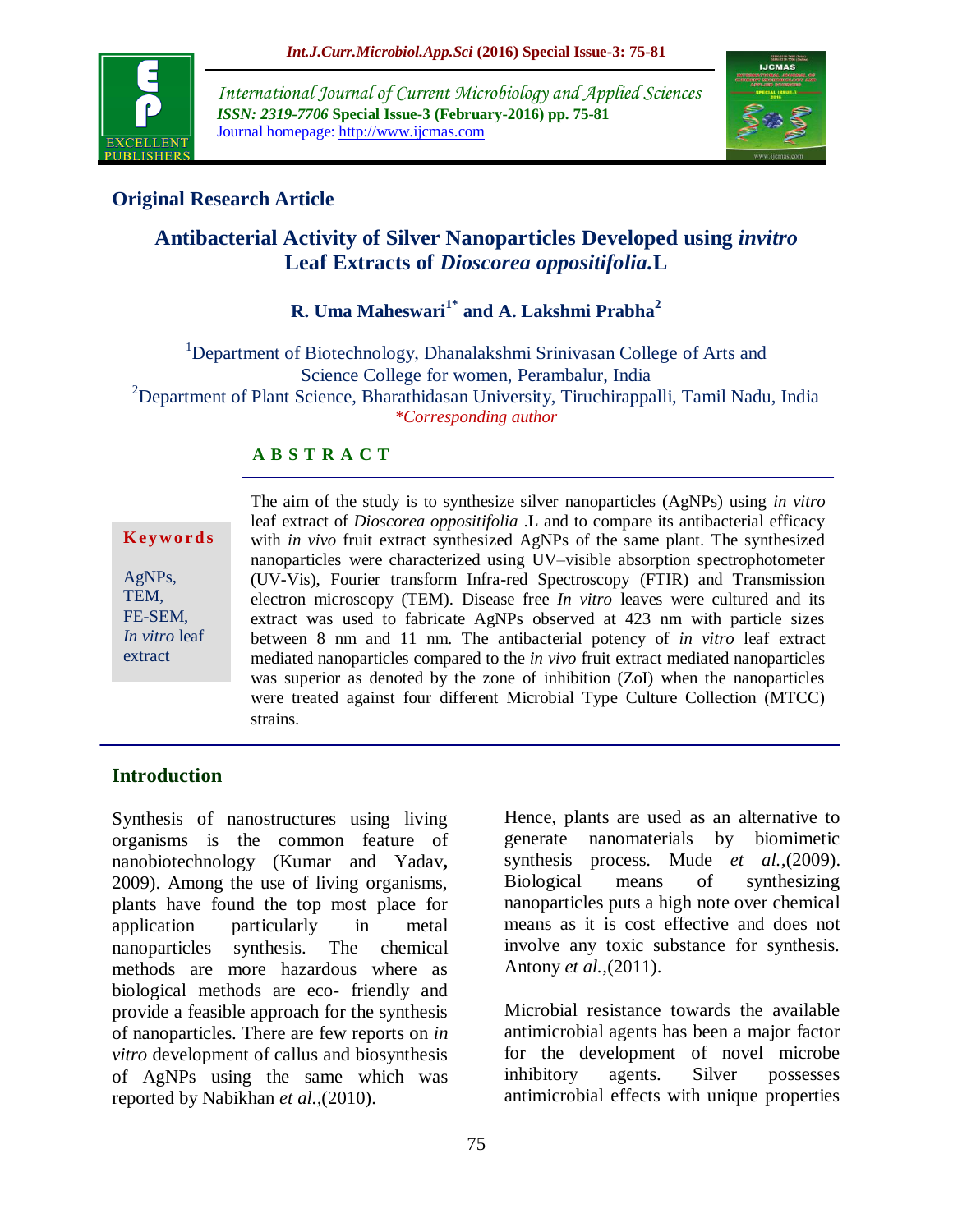of conductivity and stability. Sadhasivam *et al.,*(2010).The synthesized particle dimensions were characterized with TEM, and DLS measurements. Ozay *et al.,*(2010). The antibacterial activity of synthesized silver nanoparticles showed effective inhibitory activity against water borne pathogens. Krishna raj *et al.,*(2010). Ag NPs could be attributed as therapeutic agent for biomedical and pharmaceutical applications to meet the demand of the growing population. Gopinath *et al.,*(2010). The size and shape of the Ag nanoparticles are dependent on the concentration of the AgNO3 solution. Das *et al.,*(2011).The odds of microbes becoming resistant to AgNPs are slender because of the broad targeting range of nanoparticles on the microbes and is hence of advanced therapeutic value Kora et al.(2011).Compared to whole metal of silver, AgNPs possess efficient antibacterial properties because of high surface area to volume ratio along with high fraction of surface atoms, though the mode of activity is still unclear. Shahverdi et al.(2007).

This is the first ever report with regard to exploration of the biological reduction performed by *in vitro* tuber extract of *Dioscorea oppositifolia* L (TUNPs) and the comparison of antibacterial efficacy of the synthesized nanoparticles with its *in vivo* fruit extract derived AgNPs. *In vivo*  antibacterial activity of fruit extract mediated AgNPs (FENPs) had been established by our previous report. Maheswari *et al.,*(2012).

## **Experimental Section**

## **Plant Collection**

*Dioscorea oppositifolia L.* were collected from the Kolli hills of Tamilnadu, India and the species was identified by comparing with the authenticated specimen deposited at the Rapinat Herbarium, St. Joseph's

College, Tiruchirappalli, Tamil Nadu.

### **Preparation of Hydrosol Containing AgNPs**

Briefly, *in vivo* tuber and *in vitro* tuber powders (200 mg) were dissolved in 200 ml of distilled water and the extracts were filtered by using Whatmann No.1 filter paper and used for the bioreduction.

## **Synthesis of Silver Nanoparticles**

The procedure followed by Song and Kim for the preparation of the nanoparticles was used (Song & Kim, 2009). 100 ml of the sample 0.1 mM aqueous Silver nitrate (Qualigens – 99.8%) solution was added and filtered. The mixture was gradually heated in a water bath at 65 ◦C for 10 minutes after which a brownish colored hydrosol was formed. This was centrifuged at 10,000 rpm for 20 minutes at  $4\degree C$  and the steps were repeated thrice. Final pellet was used for further study.

### **Characterization of AgNPs**

UV–visible spectrometric measurements were carried out on Hitachi double beam equipment (Model Lambda 35), in the 200– 600 nm range. AgNPs were analyzed by FTIR on a Spectrum RX 1 instrument in the diffuse reflectance mode at a resolution of 4  $cm^{-1}$  in KBr pellets and the spectra were recorded in the wavelength interval of 4000 and 400 nm−1. TEM measurements were performed on a Tecnai 10 instrument operated at 120 keV. (Yu, 2007) The 3D structure of Silver nanoparticles has been elucidated using FSEM image.

## **Evaluation of Antimicrobial Activity**

Antibacterial analysis was performed using *Bacillus cereus* (MTCC 1272), *Escherichia coli* (MTCC 1675), *Klebsiella pneumoniae*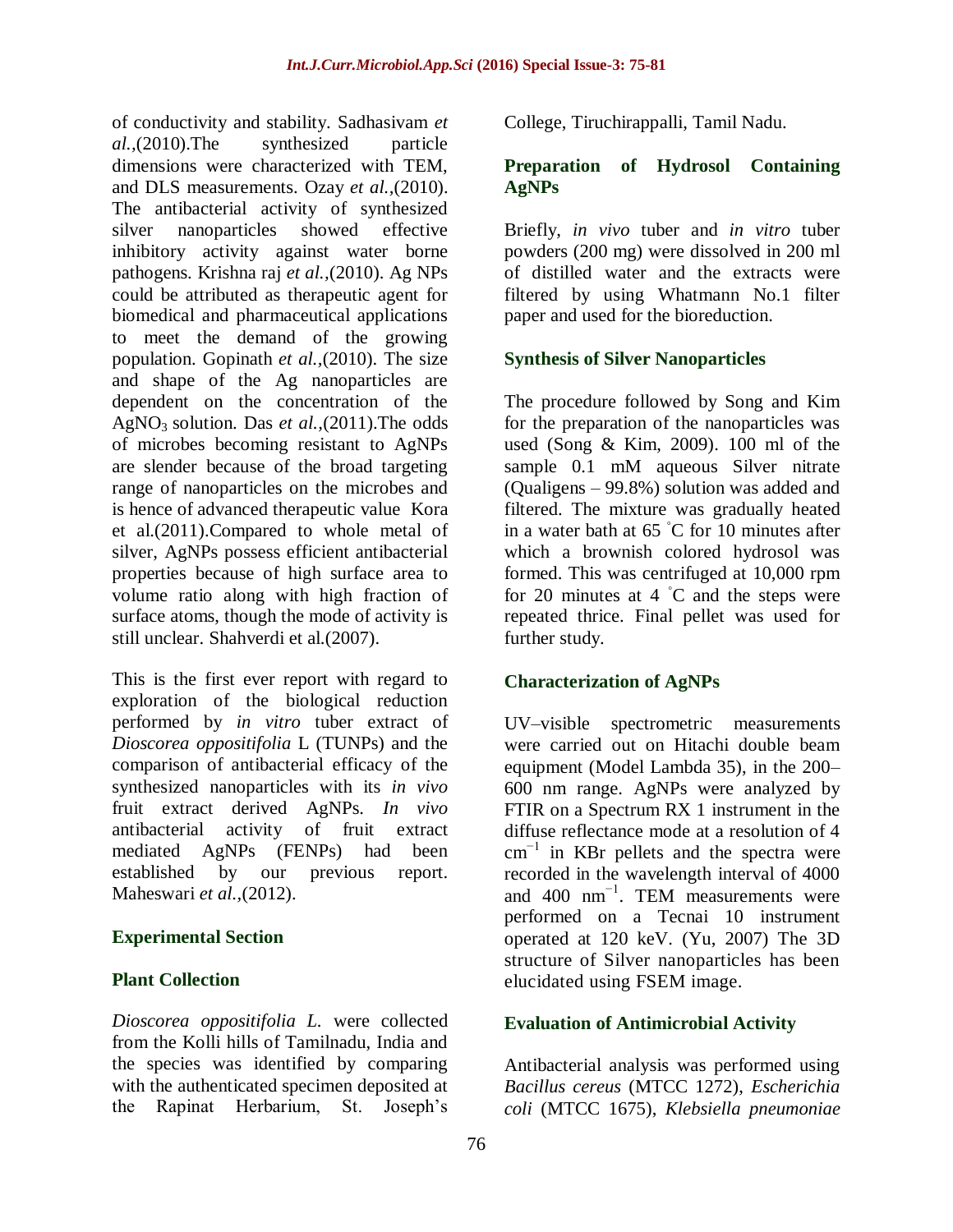(MTCC 7028), *Salmonella typhii* (MTCC733) and *Staphylococcus aureus*  (MTCC 7505) obtained from MTCC, Indian Institute of Microbial Technology (IMTECH), Chandigarh, India. A disk diffusion method was implemented to assay the nanoparticles for bactericidal activity on Luria Bertani (LB) agar plates. A rapid and inexpensive method of determining the ZoI using a vernier caliper was used to determine the vulnerability of the microbes to the bactericidal agent Fayaz et al .(2010).Standard disks were purchased from HIMEDIA Laboratories, India. Each disk had a diameter of 6 mm. 50 µL of the test sample was loaded and air dried. Bacterial cultures about  $10^6$  CFU/mL were spread plated on LB agar, infused with the sample loaded disks and incubated at 37 ◦C for 18 hours. The diameters of ZoI were measured and the assays were performed in triplicate.

#### **Results and Discussion**

### **Characterization of LENPs**

*In vitro* leaves filtrate after addition of aqueous  $AgNO<sub>3</sub>$  (0.1mM) was subjected to visual observation which indicated the transition of color to brown which indicates formation of AgNPs [Figure 1 A and 1 B, Fayaz et al .(2010). Due to resonance with light wave, AgNPs with free electrons give rise to specific resonance peak .The Surface Plasmon resonance peaks of the silver nanoparticles can be turned over a broad range from the visible to the near infrared. (Mulvaney ,1996) Optical measurement showed an absorbance peak at 423 nm (Figure 2). This peak is specific for AgNPs .Ghosh et al ,(2012)FTIR spectrum of the nanoparticles obtained in the present study is presented in Figure 3. Among them the absorption bands are observed in the range of 400- 4000 cm<sup>-1</sup> are 695 cm<sup>-1</sup>, 1636 cm<sup>-1</sup>, 2068 cm<sup>-1</sup>, 3431 cm<sup>-1</sup> and 3979 cm<sup>-1</sup>. The band at  $1636$  cm<sup>-1</sup> can be correlated to primary amine peaks which may correlate to proteins. The band at  $2068 \text{ cm}^{-1}$  has been identified closer to COOH –acid group. The bands at 695, 3431  $\text{cm}^{-1}$  can be correlated to alcohols and phenols corresponding to polyphenolic encapsulates. This corresponds to the fact that proteins and polyphenols are important for nanoparticle synthesis and encapsulation. TEM image revealed the size of the nanoparticle to be between 8 nm and 11 nm (Figure 4). The surface morphology and size of the bioreduced silver nanoparticles was determined using a transmission electron microscope (TEM, Tecnai 12 Cryo, FEI, Eindhoven, and The Netherlands). The morphology and size of the silver nanoparticles were also characterized by a higher resolution transmission electron microscope (HRTEM,JEOL-JEM-2100,Peabody,MA). Suriyakala et al (2013).The *in vitro* leaf nanoparticles was observed as spherical in nature.(Figure 5)

### **Antibacterial Activity of the AgNPs**

After 18 h of incubation, leaf extract was efficient compared to LENPs. Fruit extract was efficient comparatively to FENPs against *E. faecalis* and *S. aureus*. FENPs were efficient compared to fruit extract against *S. typhi* and *K. pneumonia* (Figure 6 and Table 1).

To conclude, the antimicrobial activity of AgNPs fabricated using a biosynthetic method was evaluated. A comparison was made between the *in vivo* fruit synthesized AgNPs and *in vitro* leaf synthesized AgNPs of *Dioscorea oppositifolia* L. In this analysis, the AgNPs displayed antimicrobial activity against all four cultures tested. *In vitro* leaf synthesized AgNPs of *Dioscorea oppositifolia* L revealed higher microbicidal activity compared to *in vivo* fruit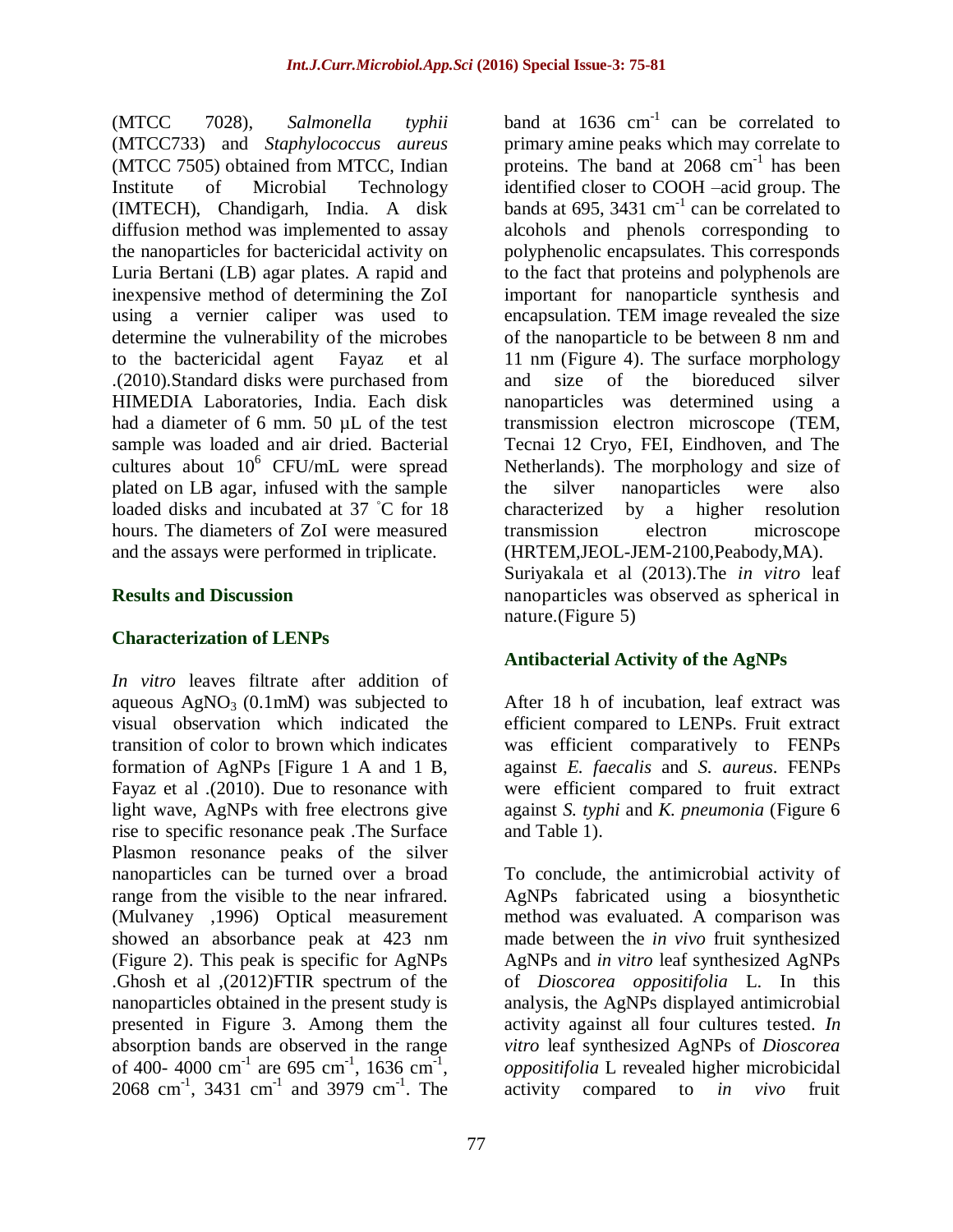synthesized AgNPs indicating that the aseptic plants are more suitable for AgNps synthesis than normal field plants. The aseptic plants produce very smaller size

nanoparticles than the field plant. So, we suggest that aseptic plants can be considered better for nanoparticle production than the field plants.

| S.No. | Organism studied               | LE   | <b>LENPs</b> | FE   | <b>FENPs</b> |
|-------|--------------------------------|------|--------------|------|--------------|
|       | Salmonella<br>typhi            | 11.0 | 12.5         | 10.1 | 7.3          |
|       | (MTCC733)                      |      |              |      |              |
| 2.    | Staphylococcus<br>aureus       | 7.8  | 8.2          | 3.2  | 5.1          |
|       | (MTCC7505)                     |      |              |      |              |
| 3.    | $feacalis$ 3.5<br>Enterococcus |      | 6.5          | 2.4  | 1.0          |
|       | (MTCC459)                      |      |              |      |              |
| 4.    | Pnuemonia<br>Klebsiela         | 5.0  | 6.0          | 7.0  | 4.5          |
|       | (MTCC7028)                     |      |              |      |              |

**Table.1** Zone of Inhibition of AgNPs and the Plant Extracts of *Dioscorea oppositifolia* L

LE- Leaf extract, LENPs- Leaf extract mediated AgNPs

FE- Fruit extract,FENPs- Fruit extract mediated AgNPs

### **Figure 1 A: In vitro developed leaf of** *Dioscorea oppositifolia***.L.**



**Figure.1** B: Colour Change Profile

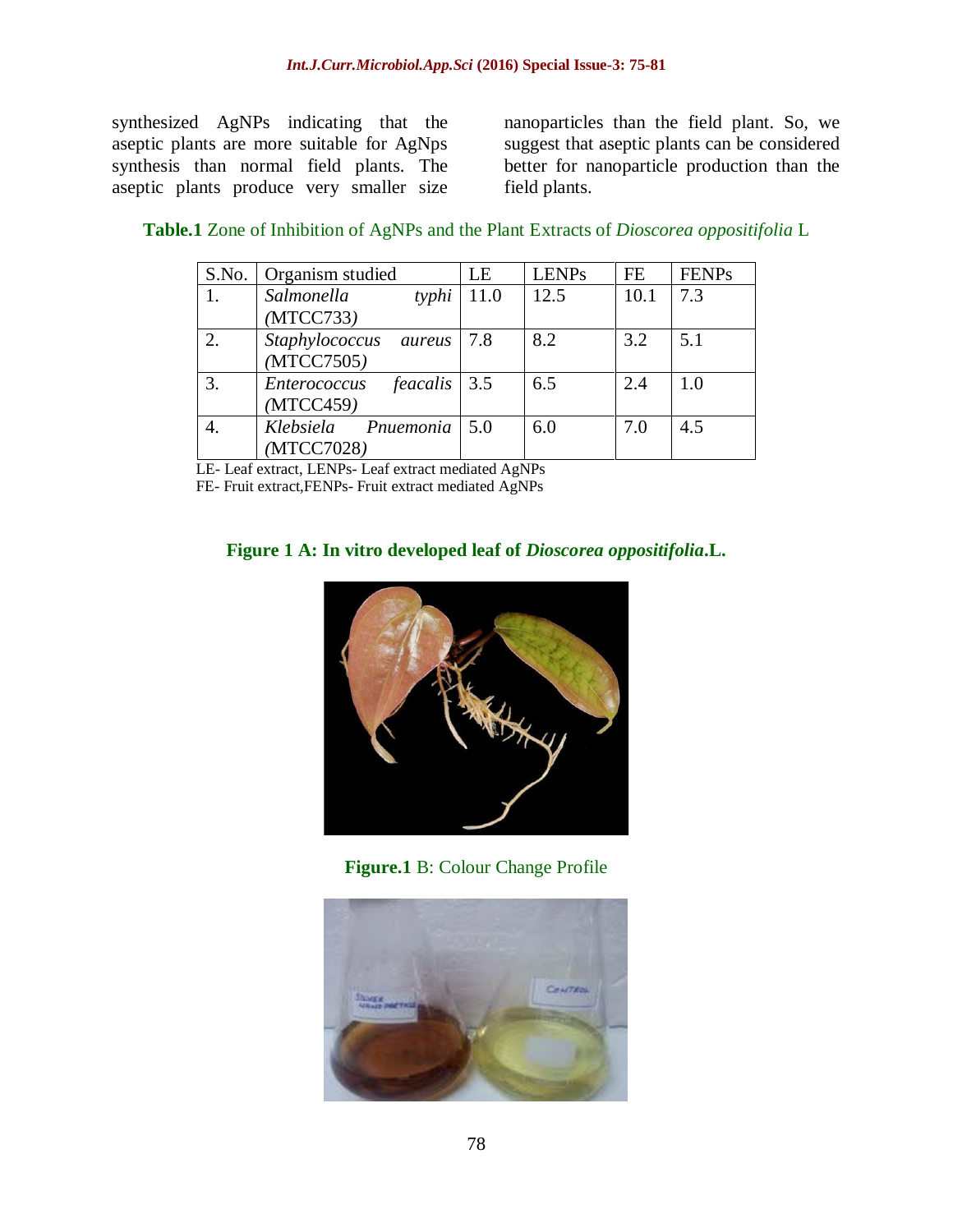**Figure.2** UV- visible Spectra







**Figure.4** TEM Observation at 200 nm scale. TEM Image of Silvernanoparticles Synthesized from *In vitro* Leaf- Size of the Nanoparticle -17.65nm. And 33.22nm

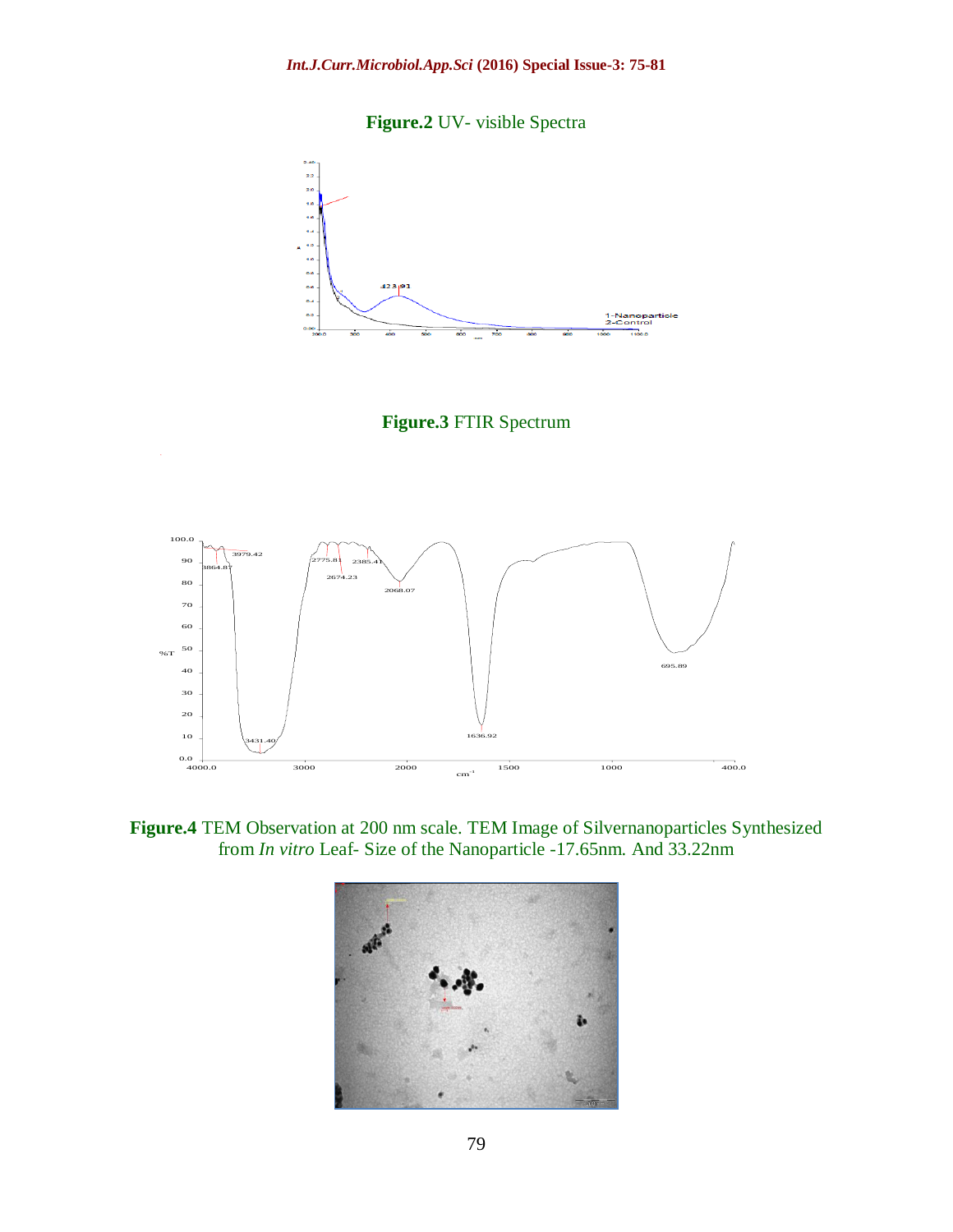**Figure.5**SEM Image of Silver Nanoparticles Produced from *Invitro* Leaf of *Dioscorea oppositifolia* L.



**Figure.6** Antibacterial Activity of AgNPs



LE- Leaf extract; LENPs- Leaf extract derived AgNPs; FE- Fruit extract; FENPs- Fruit extract derived AgNPs

#### **Acknowledgement**

This study has been supported by grants of University Grant Commission (UGC), Government of India, New Delhi. The author gratefully acknowledges the UGC for providing Rajiv Gandhi fellowship for financial support.

#### **References**

[Antony, J.J.](http://www.ncbi.nlm.nih.gov/pubmed?term=Antony%20JJ%5BAuthor%5D&cauthor=true&cauthor_uid=21764570), [Sivalingam, P.](http://www.ncbi.nlm.nih.gov/pubmed?term=Sivalingam%20P%5BAuthor%5D&cauthor=true&cauthor_uid=21764570), [Siva D.](http://www.ncbi.nlm.nih.gov/pubmed?term=Siva%20D%5BAuthor%5D&cauthor=true&cauthor_uid=21764570), [Kamalakkannan, S.](http://www.ncbi.nlm.nih.gov/pubmed?term=Kamalakkannan%20S%5BAuthor%5D&cauthor=true&cauthor_uid=21764570), [Anbarasu, K.](http://www.ncbi.nlm.nih.gov/pubmed?term=Anbarasu%20K%5BAuthor%5D&cauthor=true&cauthor_uid=21764570), [Sukirtha, R.](http://www.ncbi.nlm.nih.gov/pubmed?term=Sukirtha%20R%5BAuthor%5D&cauthor=true&cauthor_uid=21764570), [Krishnan, M,](http://www.ncbi.nlm.nih.gov/pubmed?term=Krishnan%20M%5BAuthor%5D&cauthor=true&cauthor_uid=21764570)

[Achiraman, S.](http://www.ncbi.nlm.nih.gov/pubmed?term=Achiraman%20S%5BAuthor%5D&cauthor=true&cauthor_uid=21764570) (2011) [Colloids Surf](http://www.ncbi.nlm.nih.gov/pubmed/21764570)  [B Biointerfaces.](http://www.ncbi.nlm.nih.gov/pubmed/21764570) 88, 134.

- Das, M. R., Sarma, R.K., Saikia, R., Kale, V.S., Shelke, M.V., Sengupta, P. (2011) Colloids Surf. B.Biointerfaces 83 16.
- Fayaz, A.M., Balaji, K., Girilal, M., Yadav, R., Kalaichelvan, P.T., Venketesan, R. (2010). Nanomed. Nanotechnol. Biol. Med. 6 103.
- Ghosh,S., Patil, S., Ahire, M., Kitture, R., Kale, S., Pardesi, K., Cameotra, S.S., Bellare, J., Dhavale,D.D., Jabgunde,A., and Chopade